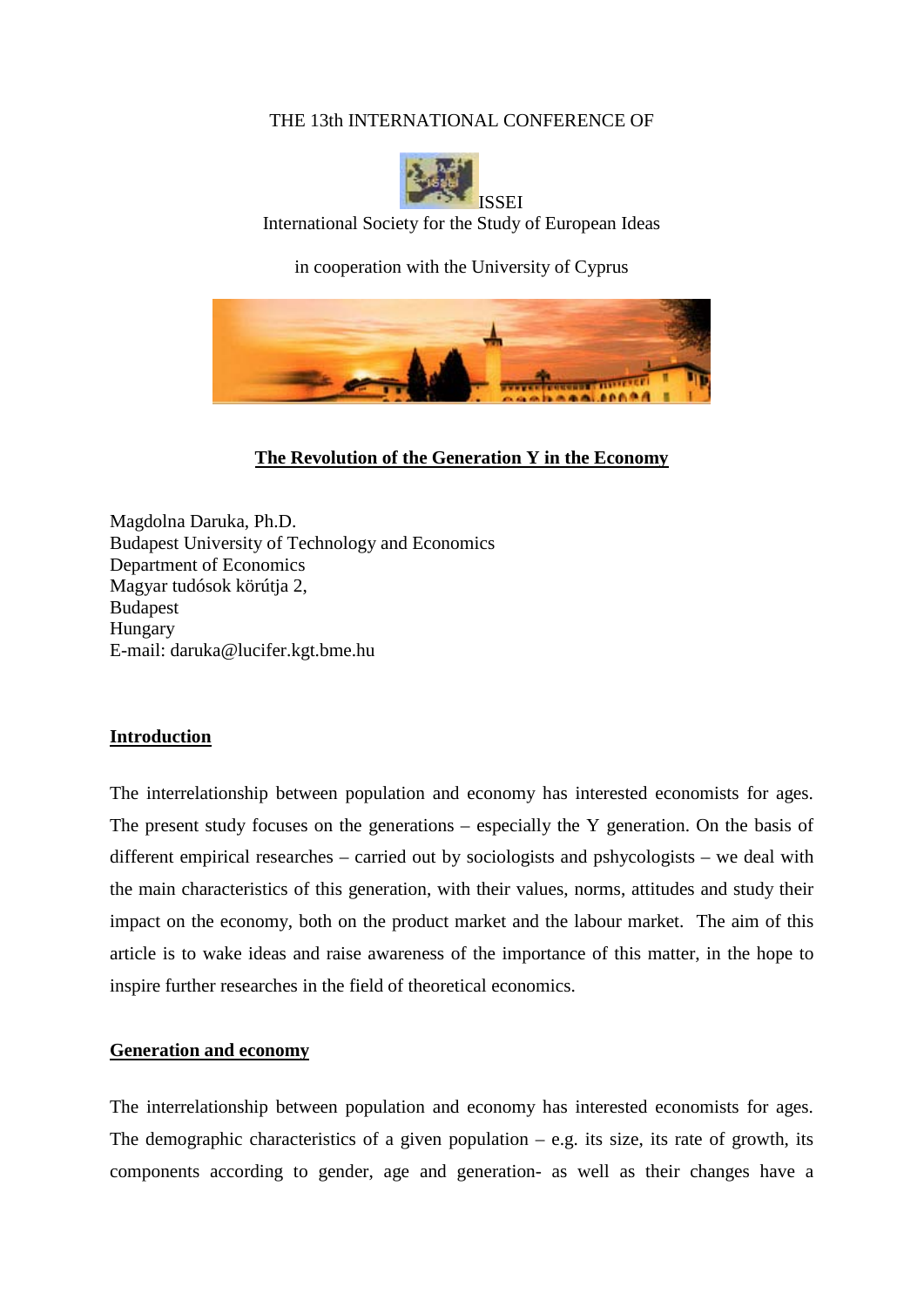significant effect on the economy both at macro and micro levels. On the basis of the classical model of demographic transition<sup>[1](#page-8-0)</sup>, the European region is at the stage where both birth and death rates decrease. Furthermore, there are some European countries, such as Germany, Italy and most of the eastern and central European countries where the decrease of the birth rate is higher than that of the death rate. It leads to the acceleration of the ageing of the population, as well as to its stagnation and decrease. The natural decrease can be considered normal. The demographic processes in Europe are changing the structure of the population and the proportion of generations within it. Because of the changes, the analysis of the structure of the population according to generation is becoming more and more important. <sup>[2](#page-8-1)</sup>

The definition of generation is the following: it is an empirical and emotional community with shared reference frames, which ensure its break from the past. Based on the work of sociologists and psychologists the following generations can be distinguished: traditionalists, born before 1946, baby-boomers, born between 1946 and 1964, generation X, born between 1965 and 1979, generation Y, born between 1980 and 1999, generation Z, born between 2000 and 2009, and  $\alpha$  generation, born after 2010.<sup>[3](#page-8-2)</sup>

The characteristics of these generations are different. These generation differences are not new phenomena. Each new generation tries to find its own place in the world. They look for new possibilities and indentify their limits. The results of empirical researches show the acceleration of the generation change and the intergenerational shifts. The difference between consecutive generations increases and the generation gap is bigger than before.  $4$  These processes have mostly been in the focus of sociologists and psychologists so far.<sup>[5](#page-8-4)</sup> The reason why they may get into the focus of economists' attention now is that it has been realised that the behaviour of economic agents, the changes in behavioural patterns, consumers' preferences, the learning process, their innovative and adaptive skills are influenced by generation differences according to the weight of each generation. This phenomenon also affects how each market works, what power relationships exist between market agents, the competitivity of the economy, the possibility of development, as well as the structure of social, political and economic institutions.

From the aspect of active economic agents, the Y and the baby boomer generations are in the focus of our attention. Currently these two generations have the largest weight in the population. The baby-boomer generation leaves the labour market gradually, retires and they are followed by generation Y, whose significance is becoming more and more important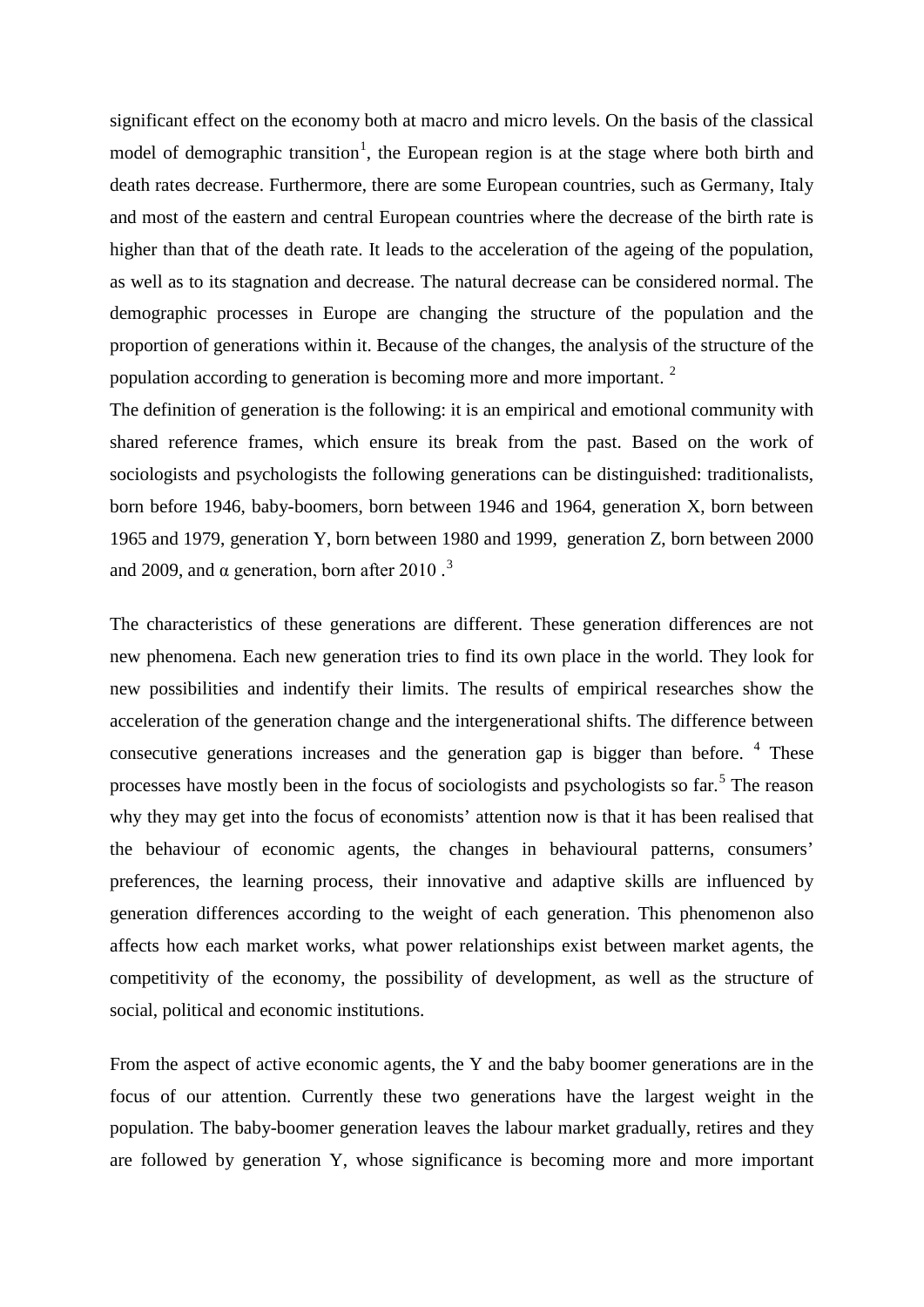together with their values, attitudes as well as their economic behaviour and decisions. At the same time, in most European countries experience a significant immigration. The agedistribution of these migrants (they mostly belong to the young generations) intensifies this tendency. In the different regions of the world the structure of population varies, influencing regional competitivity and the speed of potential growth rate.

Focusing on the economic effect of the generation shift, we are going to examine the most important characteristics of generation Y and their effects on consumer behaviour as well as on the labour market. The question is whether the effect of generation Y on the economy is bigger, or different from that of the previous generations. Is it relevant to talk about a revolution in the economic sense? What is the impact of the generational difference on the institutional structure?

### **The analysis of the economic behaviour of generation Y**

The behaviour of economic agents is extremely complex and their emergence and change is going on in space and time. Environmental changes, technological development and the interaction between social and economic changes induced by them can be interpreted as coevolutionary processes.

Technological-economic changes always take place in a given institutional structure influencing its direction and speed having a countereffect on the institutional frameworks themselves. This technological-economic change modifies the demands of agents, their preferences and value system, their attitudes, problem-solving methods, as well as their economic behaviour through the adaptive process. Those innovative adaptive strategies that prove to be effective get strengthened, spread around and cause significant changes in behaviourial patterns. They have a countereffect on economic, legal and political institutions as well as on the following technical development.

Consequently, it would be important to see what factor affected the economic behaviour of generation Y. We have examined the most important environmental changes- without giving the full picture - that form the examined generation's behaviour fundamentally. From the changing environmental conditions, the ones that should be focused on, are the fast development of information and communication technologies. It is the first generation which has been socialised in this more and more, newer and newer technological solutions follow each other in faster environment, where the internet and cell phone determines their lives.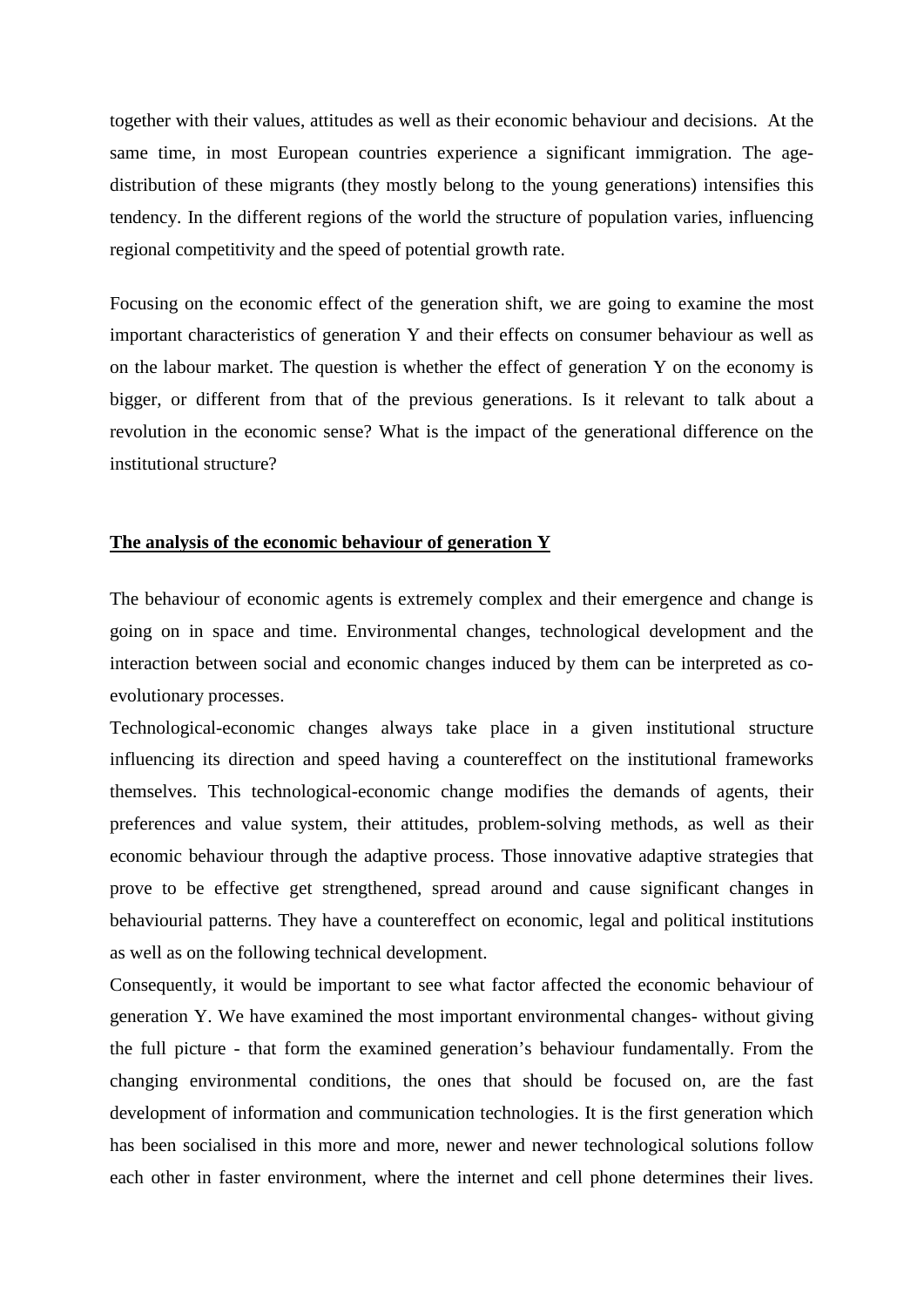While becoming adults they see faster and faster accelerating change, which require flexibility, creativity and they have to adopt the required behaviourial pattern fast. However young people know and can use the latest techniques than adults can, so followint the older generations' example becomes questionable. The information available is endless, opportunities are multiplied. All this leads to the situation that they become uncertain of decision-making in contrast with their seeming self-confidence, so they will need external support. The networks created with their peers have outstanding roles in their lives. They help information exchange, solve problems and make the spread and dominance of more 'fashionable' behaviourial patterns much faster than before.

The other significant environmental change is connected to globalisation. As a result of globalisation, western lifestyle is spreading fast and is getting integrated efficiently into the local economic agents' behaviour. Because of globalisation, economic competition is intensified, there is an urgent need for innovation. Companies are searching for those consumers who have purchasing power, can easily be influenced and want to keep pace with changes. It is the short-term thinking which is enhanced both in consumption and production. Companies tend to sell 'feelings' rather than products. (There is an increasing ratio of immaterial goods connected to a physical product.)

This generation has grown up in a relatively peaceful social and economic environment in Europe. But family for them is significantly different from those of previous generation. The size of an average family decreases due to the decrease in birth rate and the increase in divorces. The maternal age extends, mothers have become more educated and work full-time. They have less time to raise children. As compensation, generally parents are more permissive and they buy everything their children want.

It also must be emphasised that this generation has been brought up on commercial TV channels. On the basis of the suggested behaviourial patterns and system of values, anyone could be a celeb in a very shor time. Among celebs it is not achievement that is important, but simply to stand out of the crowd.

In Central - Eastern Europe the change of the political regime was an important factor, which brought dramatic formal and informal institutional changes with itself and resulted in huge contradictions between the old and the new system of values.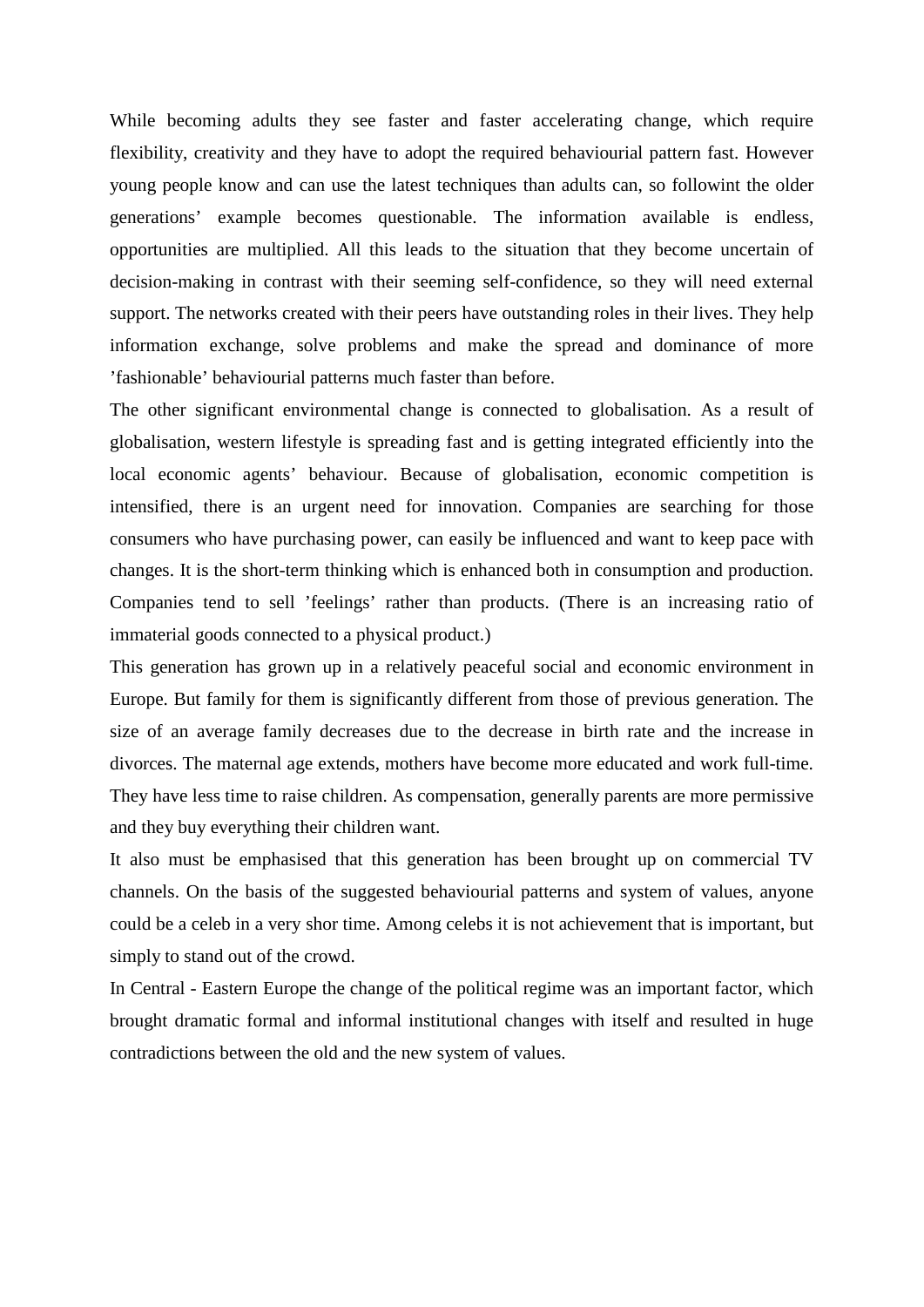# **The main characteristics of generation Y[6](#page-8-5)**

Individualism is a value of this generation and their own personalities are in the focus, in many cases to the disadvantage of others. They are continually connected to their social network, while they have low social but high virtual interaction. Peer groups have a strong effect on them and they move from local offline connections towards open, online and international networks. They can easily adapt to multicultural circumstances, which shows that they have higher tolerance level. They search for recognition and fame, and require feedback. They are more socially conscious people, but they are more sceptical of authority too.

They have a high degree of self-confidence, they are more optimistic and more comfortloving They would like to enjoy the present, that's why they don't want to wait for things and often say that they deserve certain things. They higly appreciate freedom, formality-free working atmosphere and rules. They have a strong need for and interest in technology and they have developed a desire for information. They deal with more than one thing at the same time, so they are able to divide their attention.

Holistic thinking gets stronger at the cost of logical-analytical, linear thinking. The direction of changes is exactly the opposite of the one at the time of the emergence and spread of literacy. Still, its significance is at least as big as that of the previous one. This generation concentrates on one thing for a short time, they have a short attention span, their attention gets from one task to another and then back, they are impatient and find less lively actions boring. They have a weaker desire for in-depth knowledge and are less interested in professional matters. The content of knowledge has changed dramatically since they know where and how to find the necessary information.

Non-traditionalism is typical of them and they do things differently from how things were done in the past.

The difference between sexes is more and more vague. Women's equality is natural, their gender does not restrict their expectations. This generation thinks that they can be successful without a family or children. However, they are not feminist in the traditonal sense. They get married in their twenties and have children in their thirties.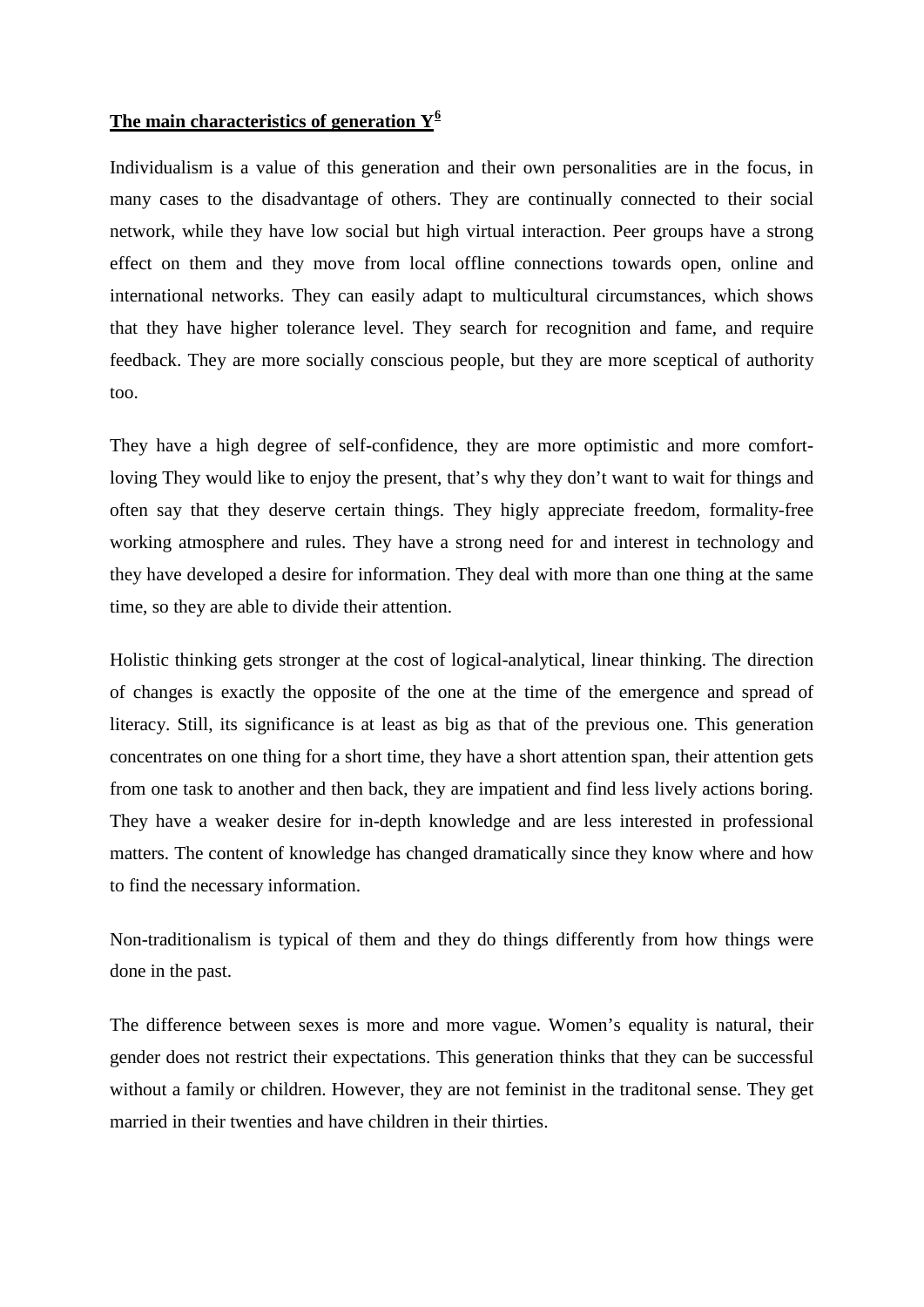Despite the above-mentioned shared characterstics, we cannot consider this genaration as a homogenous group. Within the generation differences may be high. The situation of those left behind the average is getting worse and worse, becoming hopeless (e.g. on the labor market, satisfy their needs in lower levels).

And now we can study what the economic effect of the generational component could be on the set of values, preferences and behavioural traits. Could they cause revolutionary changes in the field of economy?

#### **Generation Y as consumers - HOMO CONSUMERICUS**

The members of the generation Y become consumers much earlier.<sup>[7](#page-8-6)</sup> They represent a significant purchasing power since they have more available income or rather, they spend their, or their parents' money more freely than any of the previous generations.

They would like to follow the trends dictated by celebs as soon as possible. They like products that show their individuality and their belongingness at the same time. They are not loyal to a single brand, they easily change from one to another, although brands are important for them. A stronger focus on individualism results in an increase in emotional and individualistic preferences. They have an important role in the consumer decisions of the family and often direct them. At the same time, they need parental advice in connection with their more important consumer decisions but turn to their peers if it is about less significant decisions. As a result, consumer decisions are more and more similar to business decisions, since they move from individual decisions towards group decisions and use advisers.

Their use of the media is significant, since they turn to the internet almost all the time. Because of this, the informational monopoly of companies has already significantly decreased. Market power turns towards consumers and makes the opinion and experience of their peers accessible immediately. This process cannot be controlled by companies and their consumer behaviour cannot be influenced so easily. They buy what they want and when they want, and comfort is more important in their decisions than price.

Before shopping, they collect information and have a signinficant consumer knowledge. Trust is very important for them. They only purchase the products of the company that they trust. If the company tries to tell them what to do, they turn their backs to it immediately. They mostly spend their income on themselves and have moderate responsibility for others. They are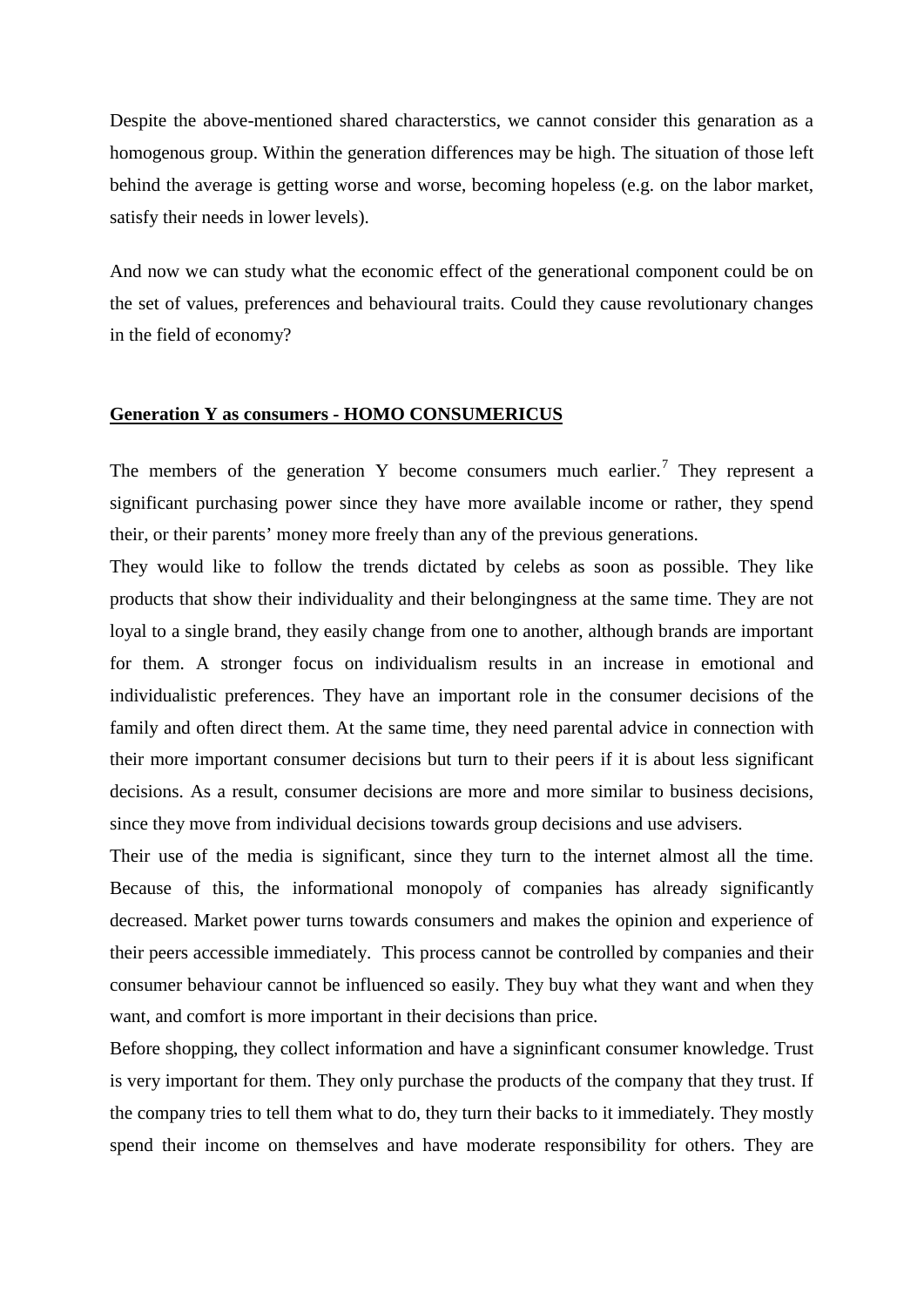conscious consumers. Generation Y has been socialised into a world where debt is used rather than savings to finance consumption.

## **Generation Y at the labour market**

Generation Y is increasingly entering the job market, so their influence on business life in the next decades will be higher and higher.<sup>[8](#page-8-7)</sup>

The search for job is more and more similar to consumer decisions. The job seekers have clear pereferences (carrier opportunities, work–life balance, income). They gather information about potential jobs, weigh alternatives and form judgement before personally meeting the employer. The role of emotional decisions is more and more important. They find the image and reputation of the company important. They are willing to work for a company for an even lower salary if it increases their social status within the group. These are mostly multinational companies located in big cities. The role of colleagues' information is important in their decisions.

They are well-educated, have more than one profession, command of foreign languages, so they are flexilble work force. Companies are now well aware of the fact that the role of colleagues in competitiveness is much more important than earlier, so their position at the labour market is favourable. They work for more companies at a time and self-fulfilment is very important for them. They would like to reach self-fulfilment primarily through work and not in their family as the previous generation did. This geneation is not loyal to their employer and is more open to change workplaces.

Clearly defined tasks and short instructions are very important for them and at the same time they reject formality. They require interactivity and the use of technical devices at work. The dividing line between free time and work time is getting unclear. They work at home in their free time but they chat, and use Facebook in work time. Their networks of relations are more independent from their workplaces.

### **How can we make use of this knowledge in our theoretical models?**

In the field of information economics we have to take into consideration how well-informed economic agents are, the monopolistic power based on the possession of information decreases, which has an impact on economic agents' decisions. Singnaling models should be expanded on the basis of the features of the labour market. Companies with their cost-based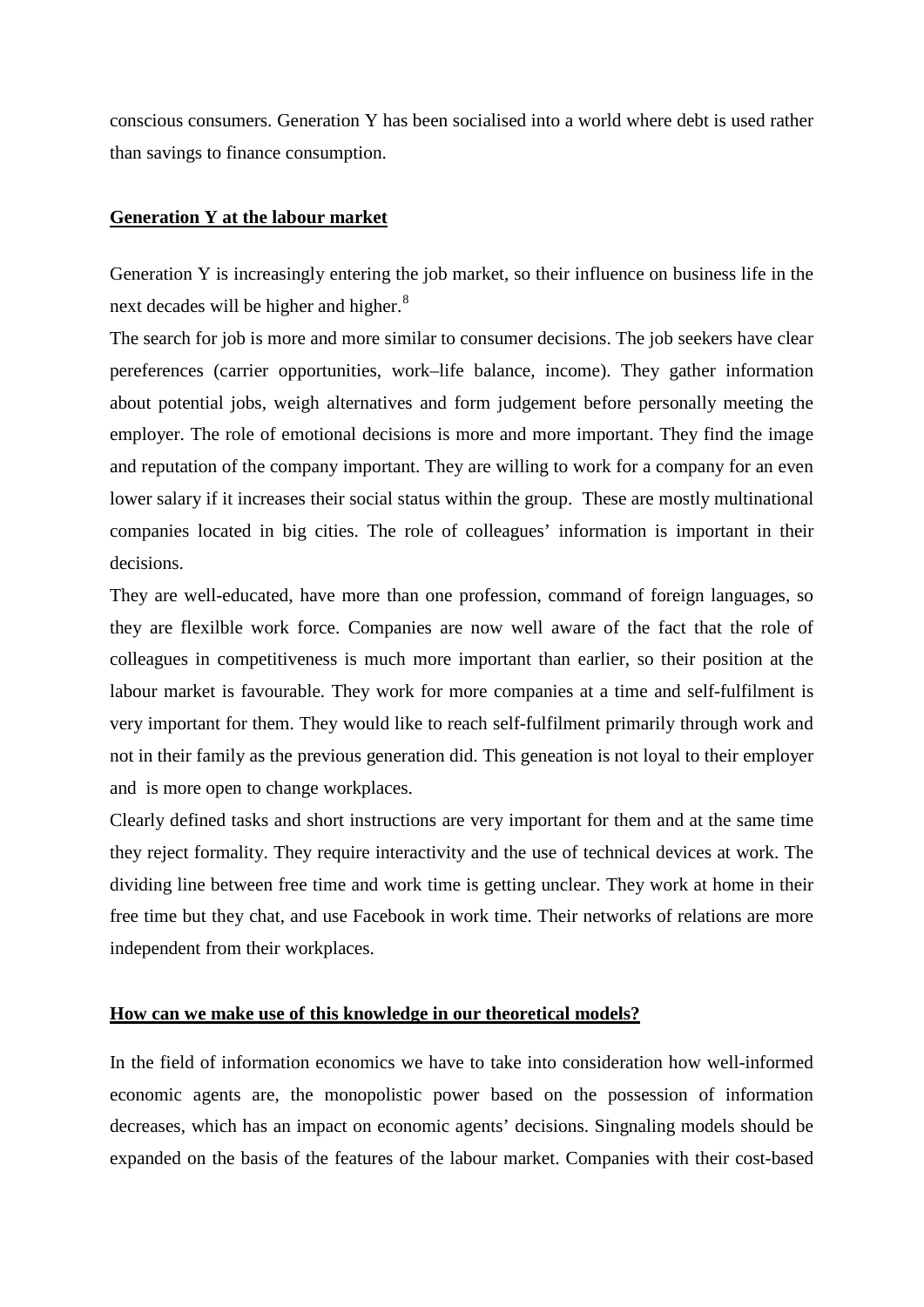pricing move towards the direction of value-based pricing in their price determining behaviour.

An other theoretical field where we can use this knowledge is that of social welfare. Determining the social utilitiy function, we have to take into consideration the weight of different generations in social system of preferences.

When we study the dynamic processes of economy, the factors influencing diffusion have to be modified in innovational models according to the learning process of this generation.

When modelling the expected economic behaviour, we should take into consideration the differences between generations as well as the homogenity within a given generation. The models about economic development could be expanded on the basis of the characteristics of generations in connection with productivity.

In the field of business economics the change in business management, business strategy should be analysed togeher with the relevancy of organisational responses given. All of these open a wide perspective both in the field of theoretical and empirical researches.

### **Summary**

Based on this article, can we talk about the revolution of generation Y in economy? The answer is yes. Their effect is more significant than that any other generations because of their weight within the population, their quick and creative adaptation to a changing socialtechnical-economic environment. The facts that they are the age-group primarily affected by migration and that their ratio in the population of the target countries increases, also increase their importance. Due to the ratio of generation Y in the population, it is supposed that there will be generational immigrants from the previous and the following generations too, as a result, the spread of their behaviourial pattern will step over the boundaries of generations.

#### **Conclusion**

Environmental changes, technological development and the interaction between social and economic changes induced by these can be interpreted as co-evolutionary processes. As a consequence of these co-evolutionary precesses the preference and value system of economic agents, their attitudes, problem-solving methods, their economic behaviour will be modified. In this article focusing on Generation Y we proved the importance of the analysis of the